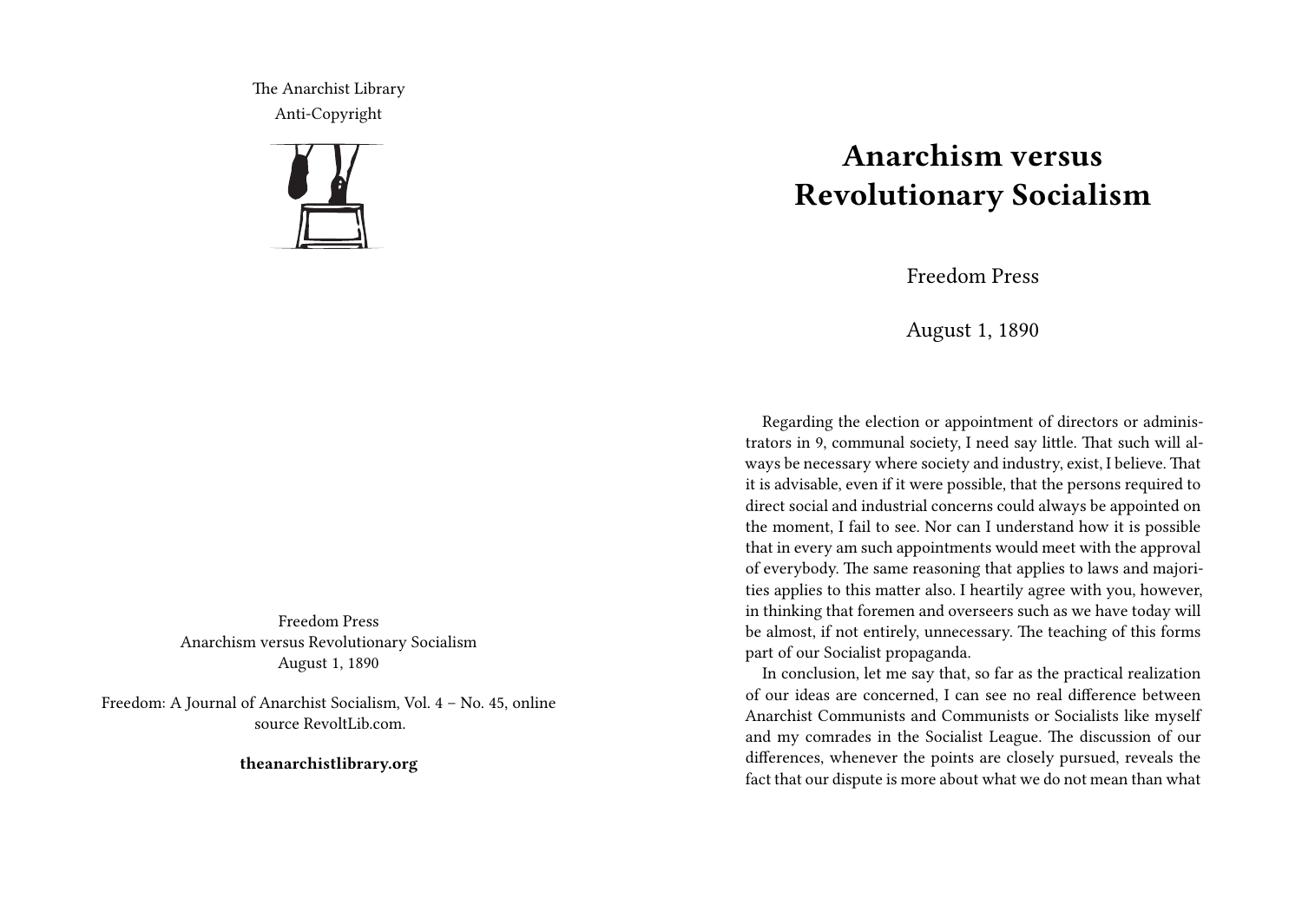we do mean. Anarchists ring the changes by applying the terms " law " and " authority,- with their full historical and claw oppression significance attached to them.

For the first and second parts of Comrade Glasier's objections to Anarchism and our replies see Freedom for June and July. Every-day reasonable regulations that Socialists believe would be required in a free communal system and Socialists retort that Anarchists would have everybody roaming about society resolved of his own sweet will to do nothing, and in perpetual dread of being compelled to do something, while in reality the conceptions of both, when divested of ambiguous words, are substantially the cause.

I need not say that, in speaking of Socialism, I do not refer to any system of what is termed "State" Socialism, whether as a temporary expedient or a final social arrangement, or that in speaking of Anarchism I do not refer to the ideas of Anarchists who are not Communists, but Individualists.

-Yours fraternally,

J. Bruce Glaiser

250, Crown Street, Glasgow.

The concluding portion of our comrade's letter does not call for a lengthy reply. In the last portion of his first paragraph he rather contradicts what he says in the opening sentences. For our position on the matter we refer him to the next installment of "Society on the morrow of the Revolution." We may add that we quite see it may sometimes be necessary for an arrangement to be come to whereby an individual will do work somewhat resembling certain work done by foremen and overseers to-day. For instance, today it may be part of the duty of a foreman of a smithy to we about the proper supply of material. That sort of work may be done by a special individual after the Revolution, as now. But that individual will not be at all like the foreman Of today He will be rather a kind of clerk or storekeeper. Anarchists have never proposed to play cricket without captains, or navigate vessels without officers-that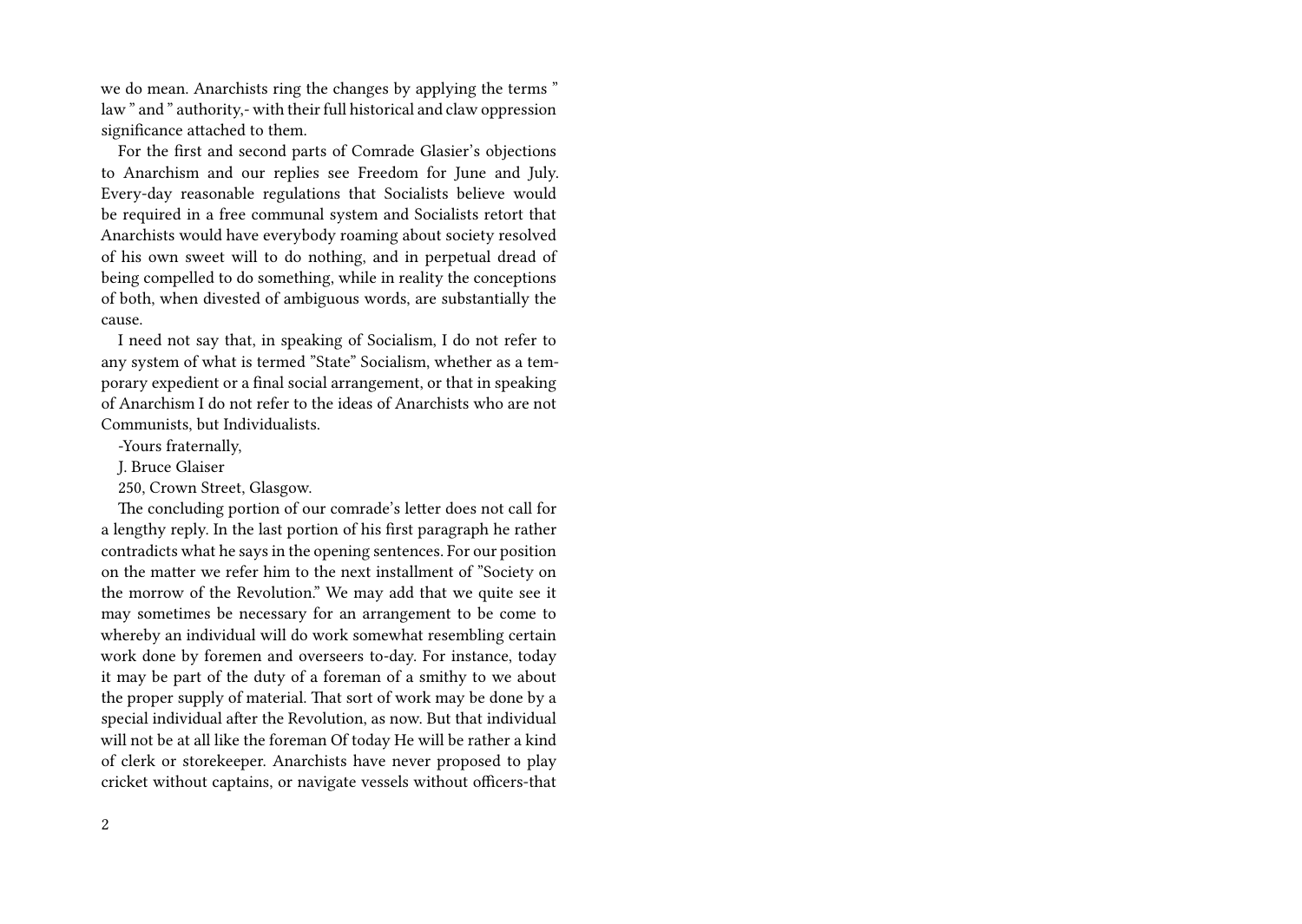is to say, experts in the management of ships. But they do propose that such necessary leaders or experts should be deprived of the power to arbitrarily punish those who are not of their opinion, and they do not we that, in the majority of cases, there is any necessity for foremen and overseers in factories and workshops.

Certainly the differences between Socialists and Anarchists are often magnified, and especially by the unscrupulous politicians of the Social Democratic school; but our friend Glaiser must be convinced by what we have already said that there are very real differences between his ideas and ours. The matter was put very neatly in the course of a discussion, the other evening, at the Berners Street Club. Mowbray, of the Socialist League, said be was a Communist first and an Anarchist afterwards, because he believed economic liberty would lead to political liberty. Pearson, of the Freedom Group, said he was an Anarchist first and a Communist afterwards, because he believed that we could not have economical liberty until we had first won political liberty. That is just it. We are Communists, as Glaiser is, and, like him, we advocate Communism; but we also know that to bring about the Revolution it is necessary to strike at the root of the evil, and we gay Government, in its various forms and institutions, is the cause and the support of monopoly and the present evil condition of society. Therefore we attack it first and foremost, and think it of primary importance that the worker should learn that Government must be done away with before he can have Communism-before he can be free.

Our comrade sap his Socialism is not State Socialism, but we do not me how he can logically take up a position in which he is neither for the State nor against it. He also confuses the relation between Anarchism and Communism by speaking of the anarchy of Individualists as opposed to that of Communists. Anarchism itself is precisely the same thing, whether it is advocated by Individualist, Collectivist, or Communist; whether its advocates seek to obtain it by revolutionary or gradual methods. The difference between these schools of thought is not in their demand for liberty,